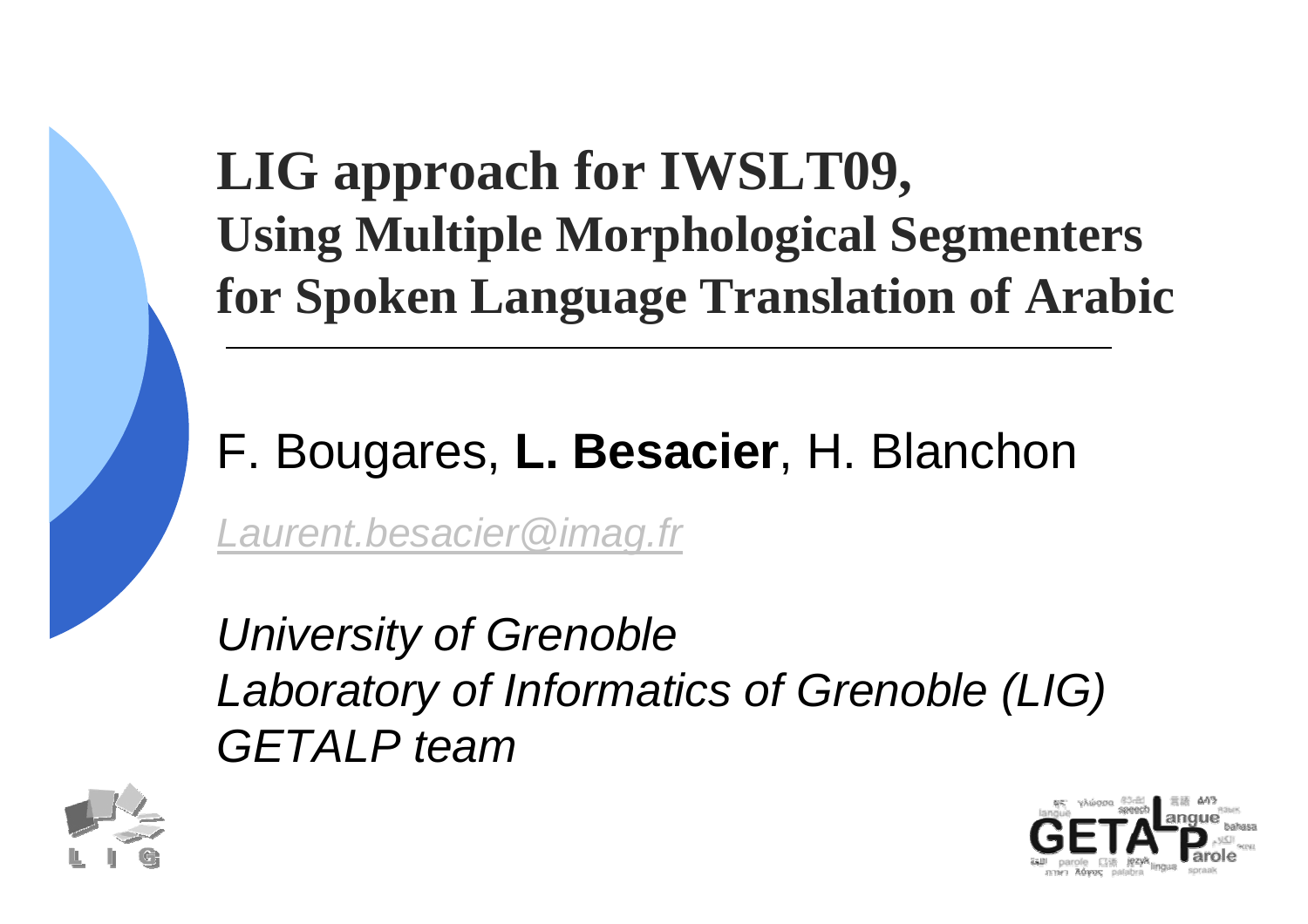## **Overview of LIG system**

#### **Third participation to IWSLT**

- –A/E task
- –Phrase-based system using Moses+Giza+srilm

## **Use of IWSLT-provided data only except**

- and the state of the state A 84k A/E bilingual dictionary taken from http://freedict.cvs.sourceforge.net/freedict/eng-ara/
- and the state of the state Different morphological analyzers
- and the state of the state LDC's Gigaword corpus (for english LM training)



b.

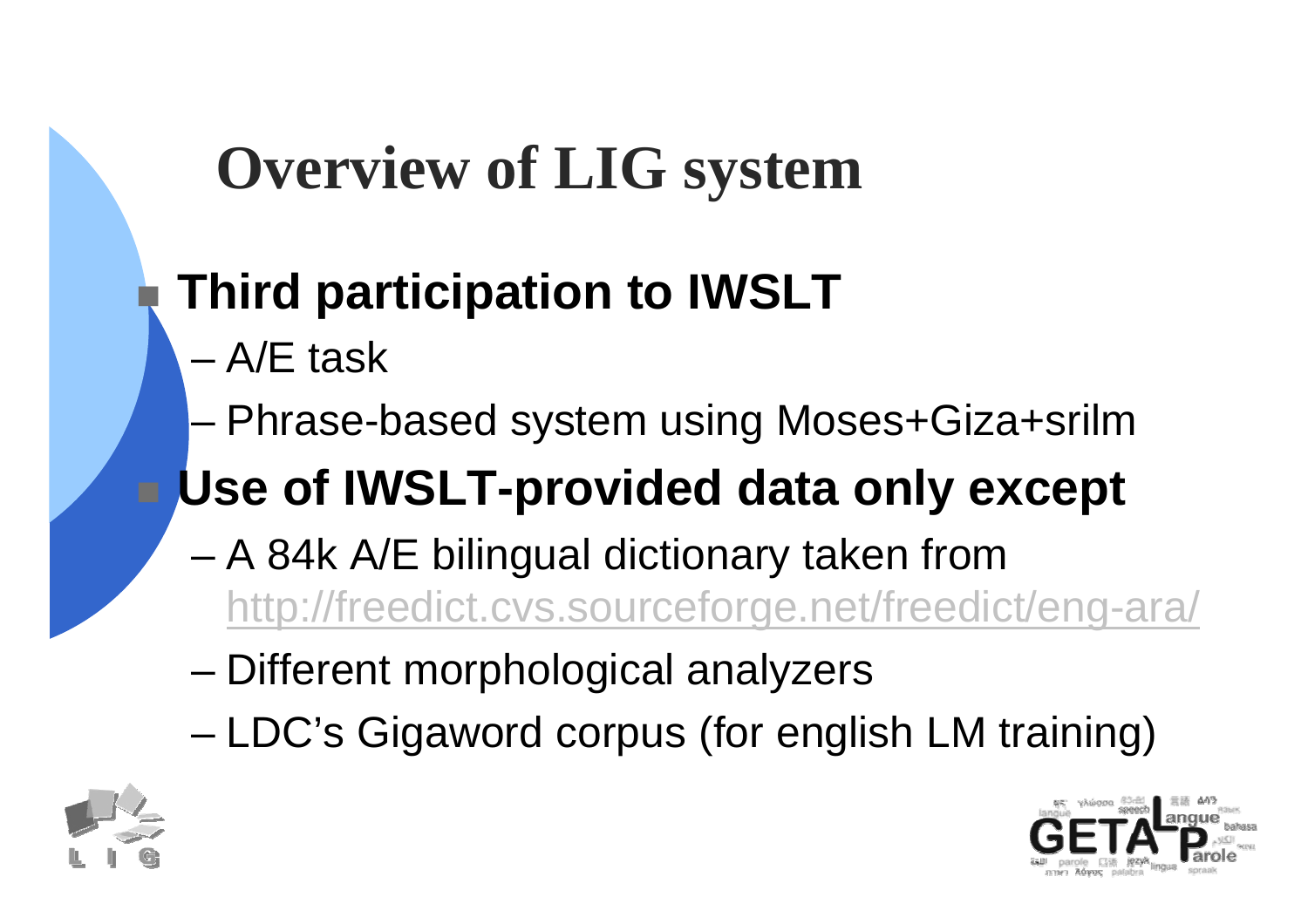### **Official IWSLT08 results**

*L. Besacier, A. Ben-Youcef, H. Blanchon « The LIG Arabic / English Speech Translation System à IWSLT08 » IWSLT08. Hawai. USA. October 2008.*

|          | $(bleu + meteor)/2$ | bleu   | meteor |
|----------|---------------------|--------|--------|
| verbatim | 0.5674              | 0.4595 | 0.6752 |
|          | 0.5022              | 0.393  | 0.6113 |

• **In 2008, the systems were ranked according to the (BLEU+METEOR)/2 score of the primary ASR output run submissions. The LIG was ranked 6th/10 based on this rule.**

 •**The LIG ranking score (this year official evaluation metric) was 0.3756. The LIG was ranked 4th/10 basedon this metric**



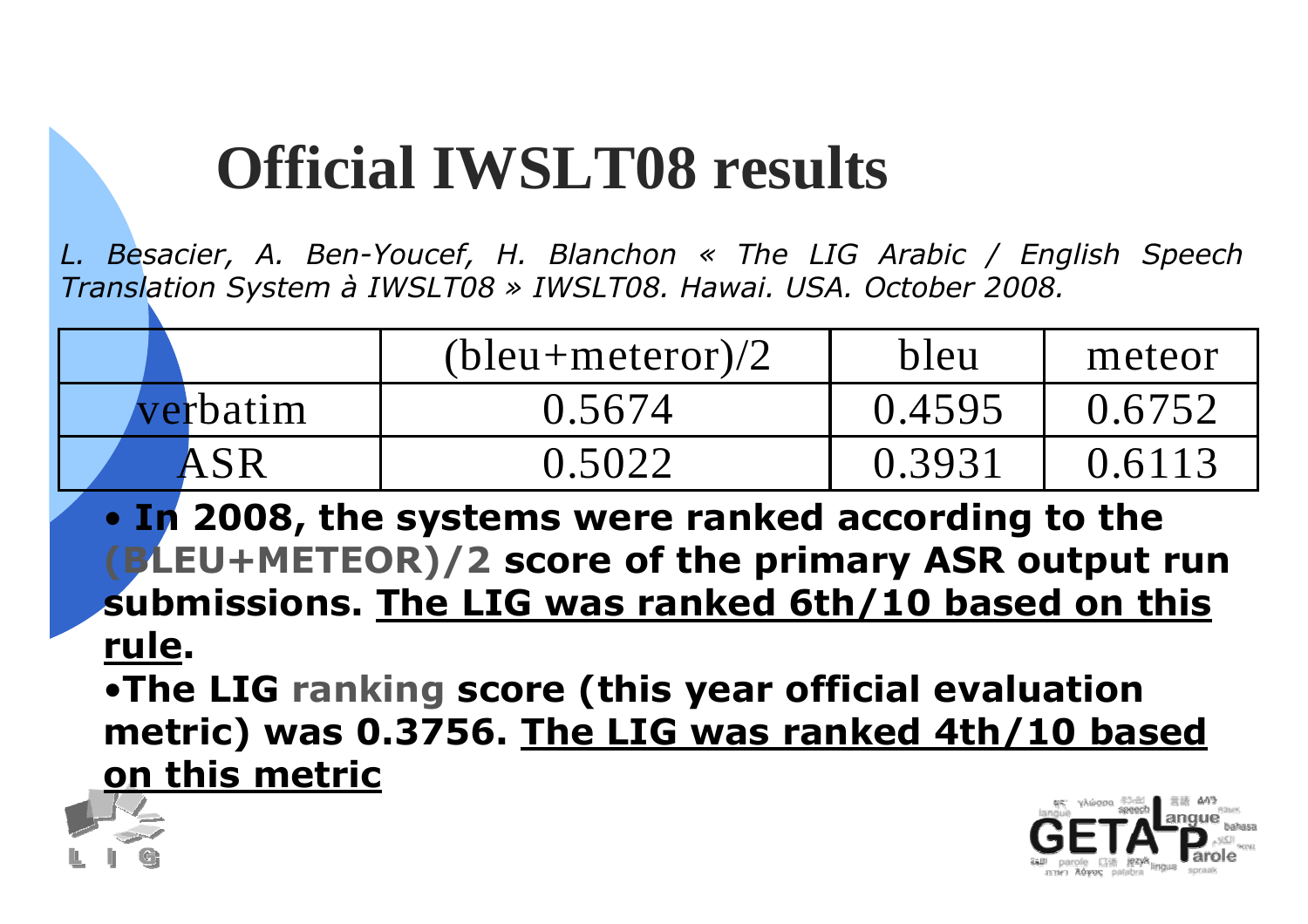## **Multiple morphological analyzers**

|                | <b>Seg.Buckwalter</b>                                                  | Seg.ASVM                                                            |                                    |
|----------------|------------------------------------------------------------------------|---------------------------------------------------------------------|------------------------------------|
|                | ما مقاس ك<br>What size do you were                                     | ما مقاسك<br>What your size                                          | 2 correct                          |
| $\overline{2}$ | س يِ ستغرق ذلك حوالي ثلث ون دقيق ة<br>It will take that thirty minutes | سيستغرق ذلك حوالي ثلاثون دقيقة<br>It will take about thirty minutes | segmentations                      |
| 3              | أيمكنني استعمال هاتف ك<br>Can i use your telephone                     | اً يمكنني استعمال هاتف ك<br>Can i your phone                        | 2 incorrect                        |
| 4              | عند ي حمي منذ ال بار ح ة<br>I have a fever since                       | عندي حمي منذ البار حة<br>I have a fever since yesterday             | segmentations                      |
| 5              | هل ب إمكان ي التحدث إلى ال سيد كار تر<br>Can i talk to mr              | هل ب إمكان ي التحدث إلى السيد كار تر<br>May i speak to mr carter    | Correct seg. $\Rightarrow$         |
| 6              | صدم ت ني سيارة<br>I was bit by a car                                   | صدمت نی سیار ۃ<br>Was hit by a car                                  | Incorrect trans.<br>And vice-versa |
|                | عند ي ألم في ال أذن<br>I have a pain in my ear                         | عند ي ألم في الأذن<br>I have a pain in turn                         |                                    |
|                |                                                                        |                                                                     |                                    |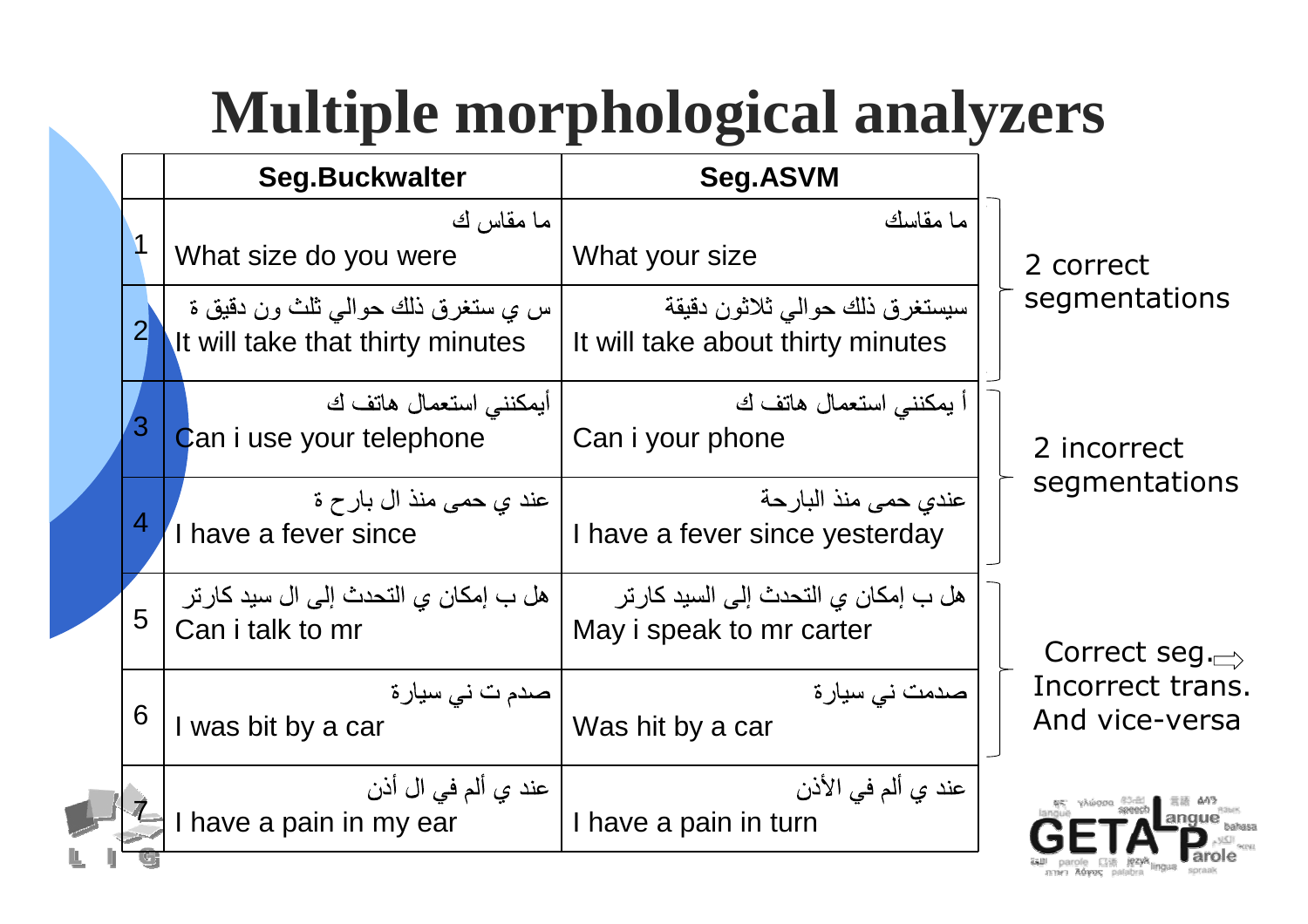#### **Formalisation of Multiple Segmentation**

$$
e^* = \arg \max_e P(e/f)
$$
  
\n
$$
e^* = \arg \max_e \sum_{a_i^k} P(e, a_i^k / f)
$$
  
\n
$$
e^* = \arg \max_e \sum_{a_i^k} P(a_i^k / f).P(e/f, a_i^k)
$$
  
\n
$$
e^* \approx \arg \max_e \{ \max_{a_i^k} P(a_i^k / f).P(e/a_i^k) \}
$$
  
\n
$$
e^* \approx \arg \max_e \{ \max_{a_i^k} P(a_i^k / f).P(a_i^k / e).P(e) \} (5)
$$
  
\nwhere  
\n
$$
P(e)
$$
 is the target language model,  
\n
$$
P(a_i^k / f)
$$
 is the "segmentation" model,  
\n
$$
P(a_i^k / e)
$$
 is the translation model trained for a given segment

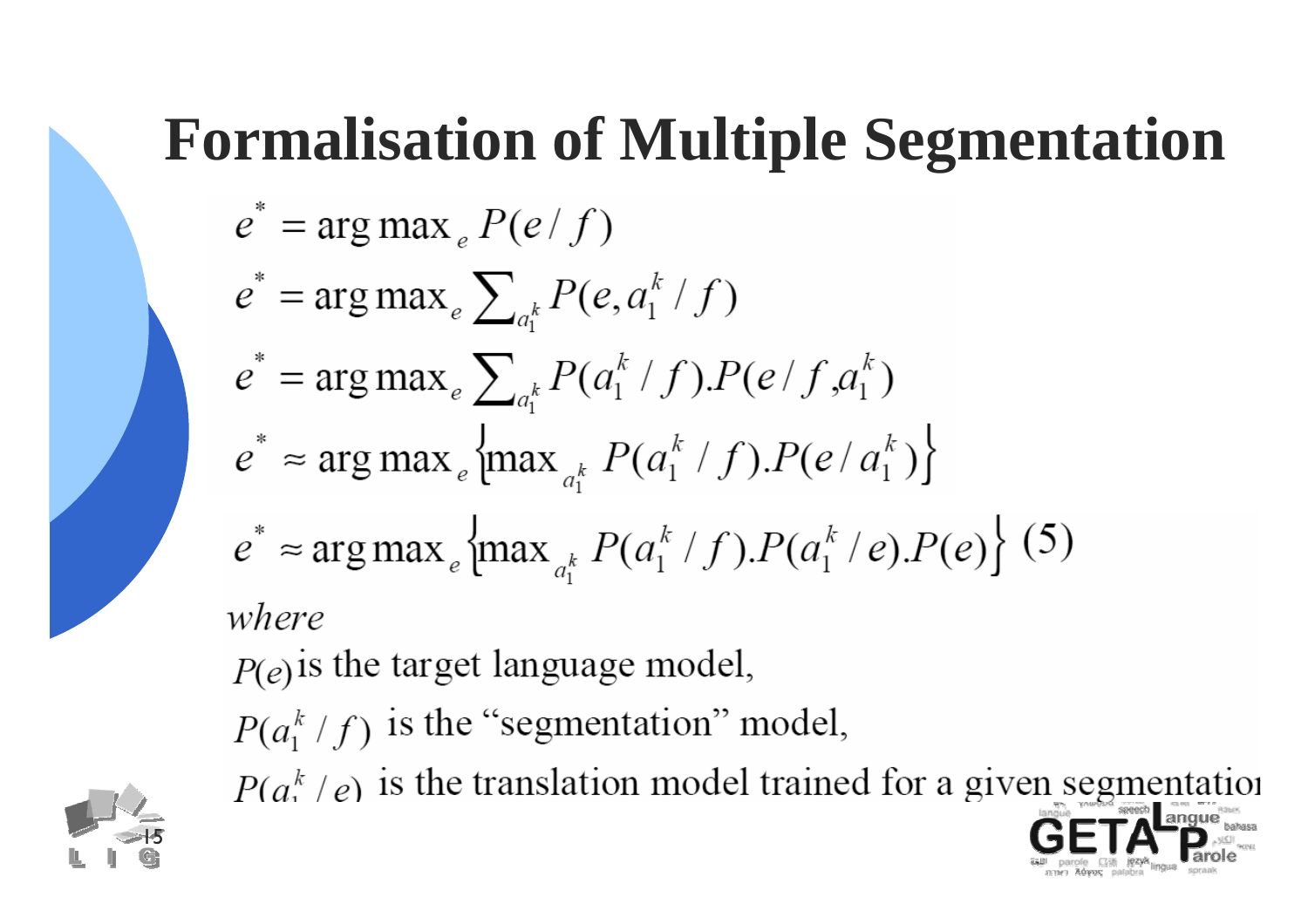

CN decoded using multiple translation tables (1 for each segmentation)



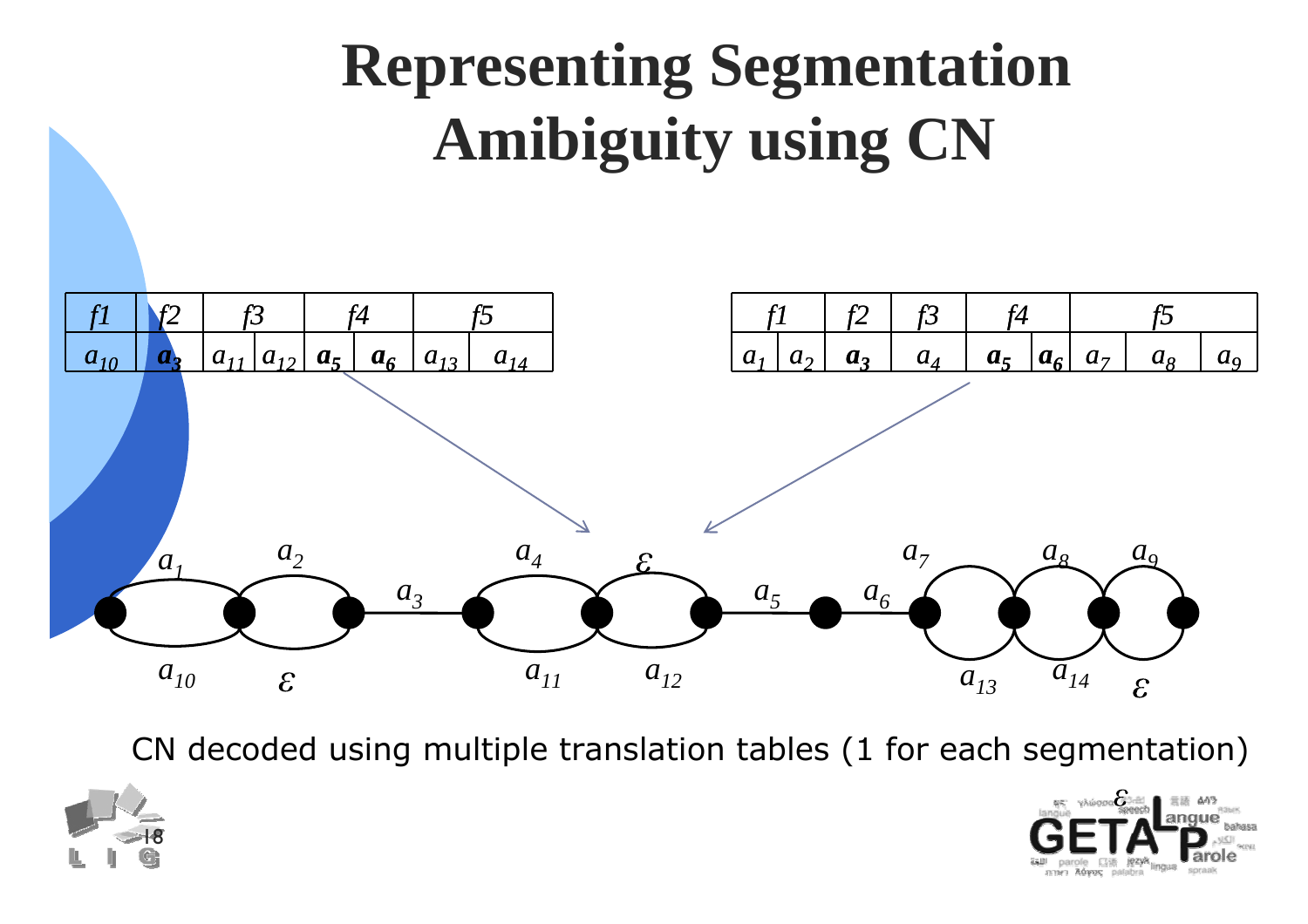

Buckwalter : I'd like this car for about a week

ASVM : to rent this car for long old almost

23

Multi-segmentation : I'd like to rent this car for about a week

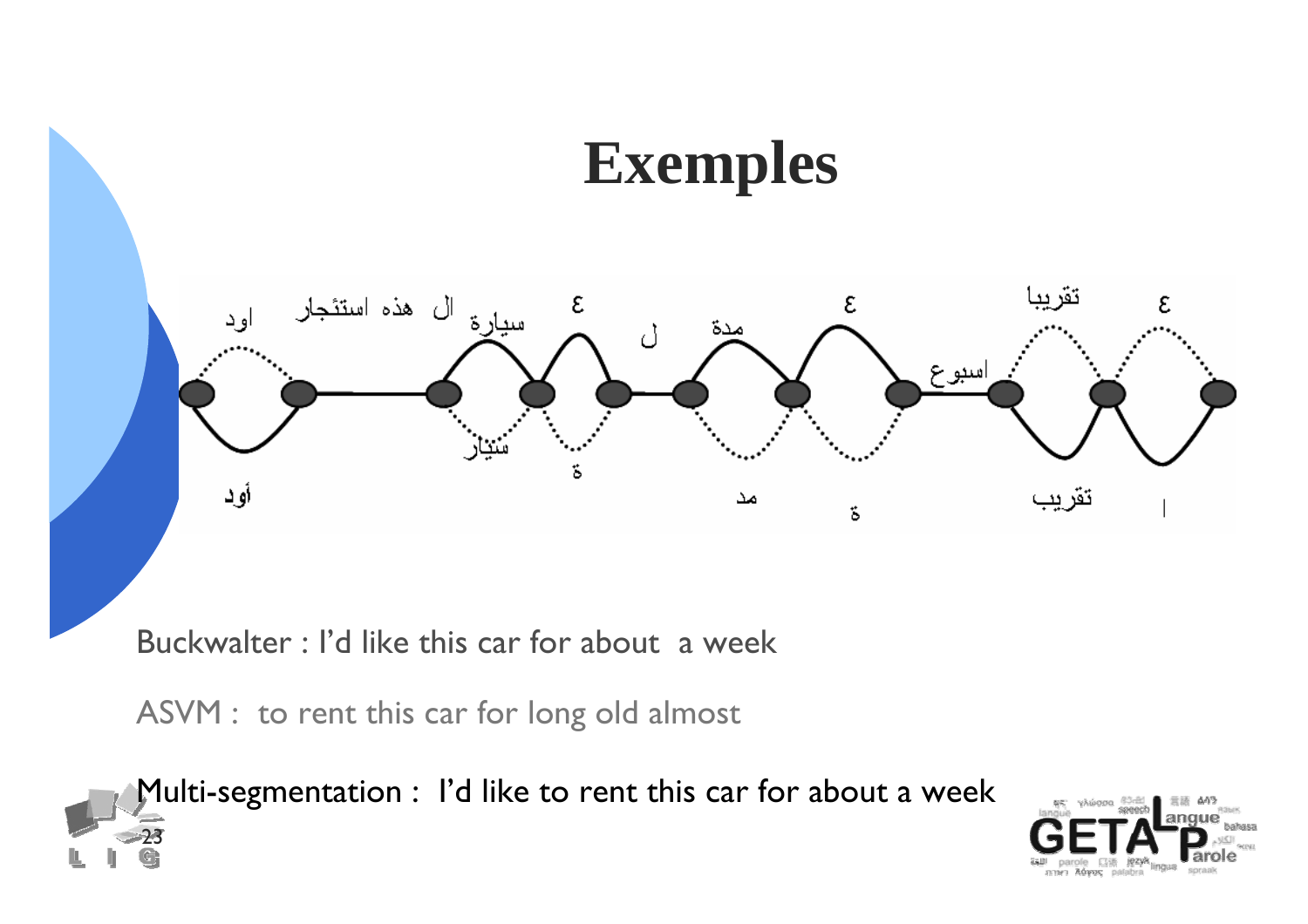



Buckwalter : Can I use your phone

ASVM : Can I use your phone

multi-segmentation : I use your phone



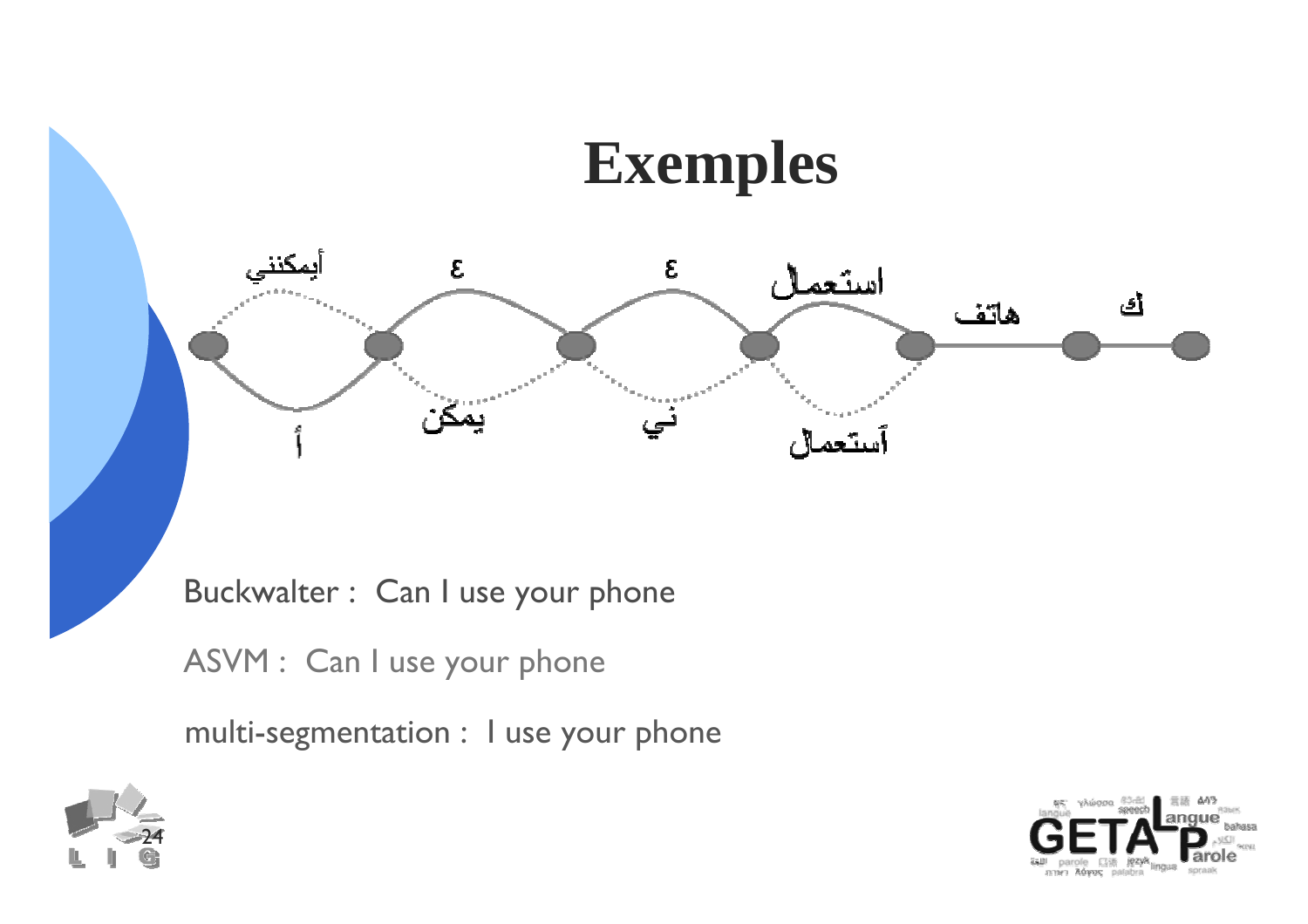## **Text Translation Resultson IWST data**

|             | Dev06       |             |                        | Tst06 |      |                      | Tst <sub>07</sub> |             |               |
|-------------|-------------|-------------|------------------------|-------|------|----------------------|-------------------|-------------|---------------|
| Score       | <b>BLEU</b> | <b>NIST</b> | <b>METEOR   BLEU  </b> |       | NIST | <b>METEOR   BLEU</b> |                   | <b>NIST</b> | <b>METEOR</b> |
| <b>ASVM</b> | 32.34       | 7.07        | 67.46                  | 25.47 | 6.37 | 64.87                | 50.52             | 8.18        | 77.93         |
| Buckwalter  | 35.11       | 7.47        | 68.72                  | 28.17 | 6.84 | 65.61                | 50.79             | 8.27        | 77.56         |
| Multiple    | 34.39       | 7.28        | 64.24                  | 29.19 | 6.72 | 67.31                | 48.47             | 7.99        | 77.32         |



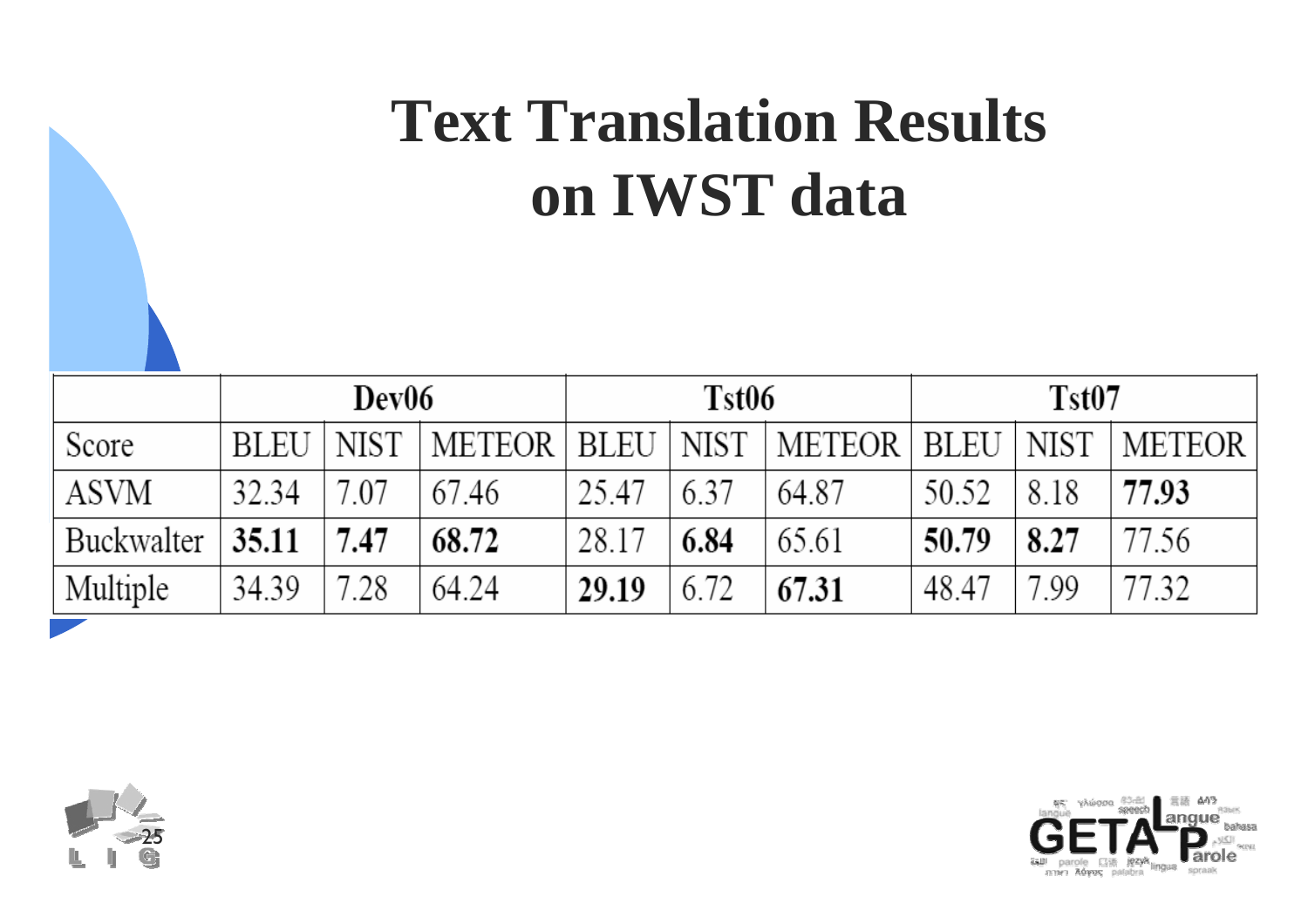#### **Multi-segmentation for Spoken Language Translation**



лтич Advoc patabra

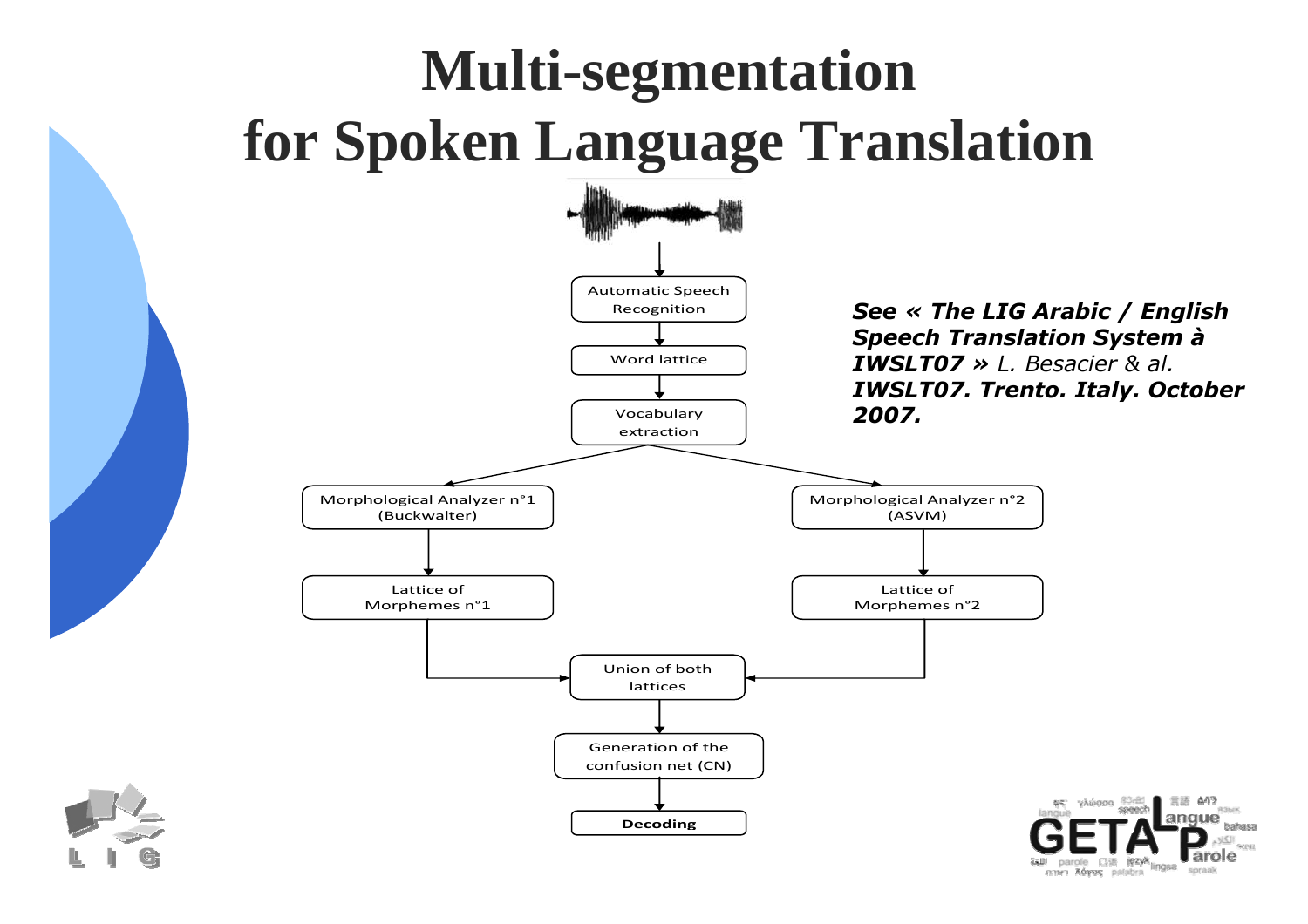# **ASR Translation Resultson IWST data**

|             | Dev06       |             |                        | Tst06 |      |               | Tst <sub>07</sub> |             |               |
|-------------|-------------|-------------|------------------------|-------|------|---------------|-------------------|-------------|---------------|
| Score       | <b>BLEU</b> | <b>NIST</b> | <b>METEOR   BLEU  </b> |       | NIST | METEOR   BLEU |                   | <b>NIST</b> | <b>METEOR</b> |
| <b>ASVM</b> | 28.27       | 6.47        | 62.92                  | 22.78 | 591  | 60.99         | 41.04             | 713         | 70.92         |
| Buckwalter  | 27.69       | 6.40        | 63.04                  | 24.19 | 6.09 | 62.14         | 42.54             | 7.29        | 71.44         |
| Multiple    | 29.27       | 5.57        | 66.73                  | 24.01 | 5.21 | 66.09         | 42.72             | 7.41        | 72.60         |



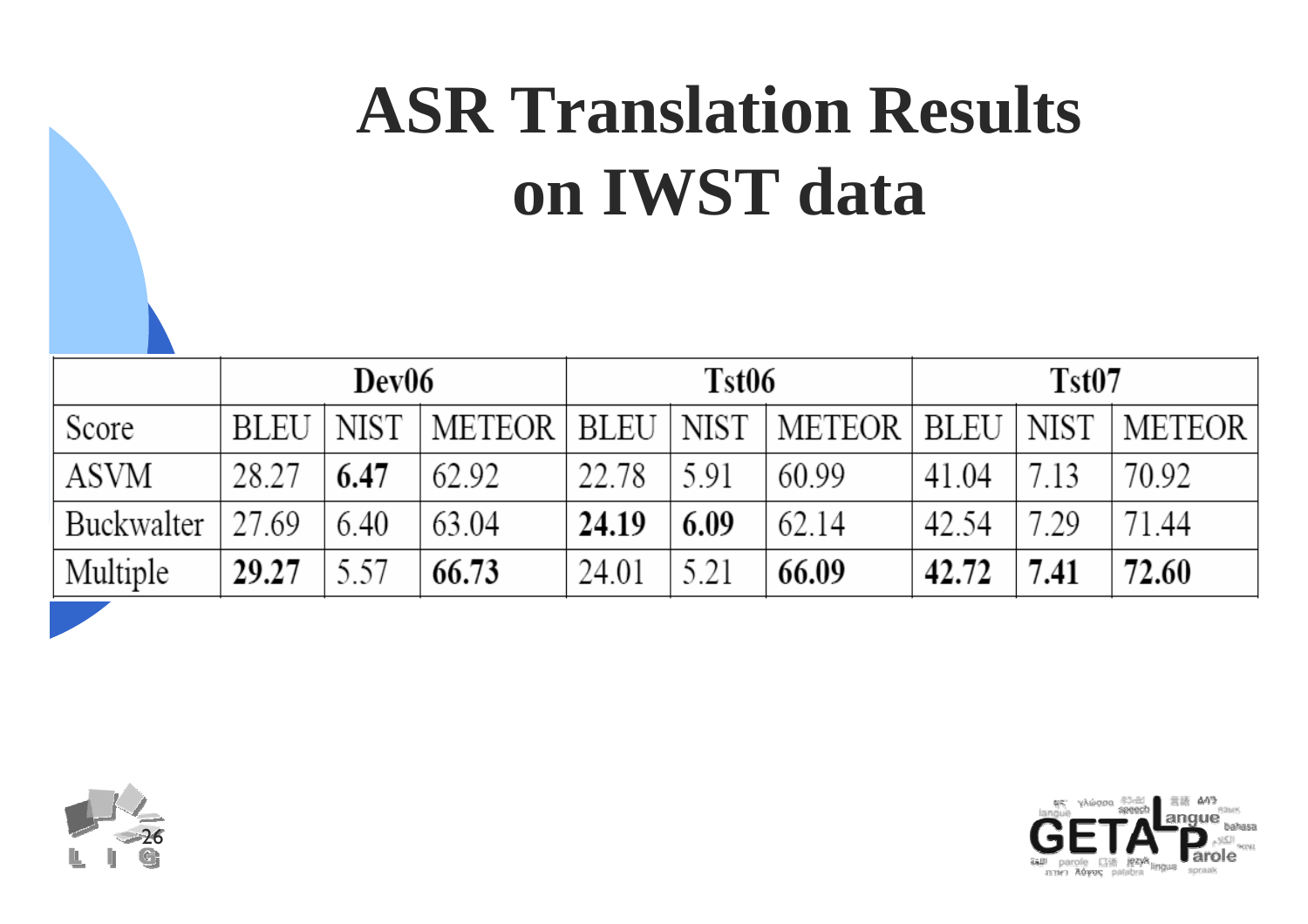## Exemple of translated sentences

| <b>Multiple</b>   | I'm sorry sir non-smoking seat on the train |
|-------------------|---------------------------------------------|
| <b>ASVM</b>       | Sorry sir non-smoking a on the train        |
| Buckwalter        | I'm sorry sir non-smoking a on the train    |
| <b>Multiple</b>   | I'd like to rent this car for about a week  |
| <b>ASVM</b>       | To rent this car for long old almost        |
| <b>Buckwalter</b> | I'd like this car for about a week          |
| <b>Multiple</b>   | How will you pay in cash or credit card     |
| <b>ASVM</b>       | How do you pay in cash credit card          |
| Buckwalter        | How will you pay in cash or card            |